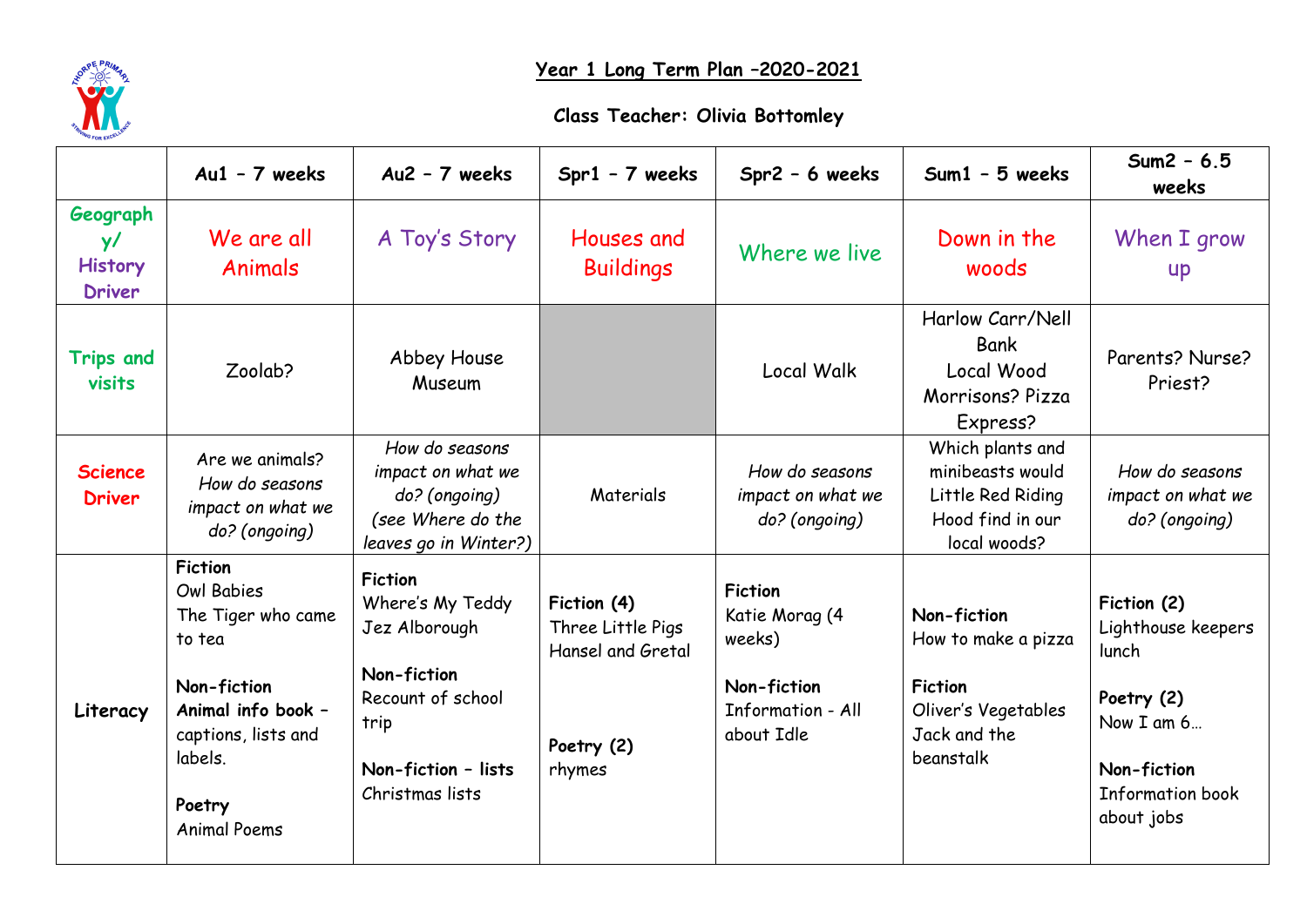| Maths        | Place Value within 10<br>Addition and<br>Subtraction w'in 10              | Subtraction w'in 10<br>Geometry - Shape<br>Place Value within<br>20                                                            | Addition and<br>Subtraction within<br>20<br>Place Value w'in 50       | Length and Height<br>Weight and Volume                                  | Multiplication and<br><b>Division</b><br>Fractions<br>Geometry - position<br>and direction     | Place Value within<br>100<br>Money and Time |
|--------------|---------------------------------------------------------------------------|--------------------------------------------------------------------------------------------------------------------------------|-----------------------------------------------------------------------|-------------------------------------------------------------------------|------------------------------------------------------------------------------------------------|---------------------------------------------|
| <b>DT</b>    | Animal mask -<br>materials                                                | Levers and sliders<br>(make a Christmas<br>card).<br>Christmas baking.<br>Stuffed Teddy<br>Cup and ball toy<br><b>Spinners</b> | Making houses<br>(min!)                                               |                                                                         | Plant based pizza<br>toppings.                                                                 |                                             |
| Art          | Portraits<br>Clay 3D - Autumn<br>leaves<br>Leaf printing<br>Colour mixing | Divali Clay Diva<br>lamps - coils                                                                                              | Observation<br>al drawings<br>of houses<br>Paper<br>weaving<br>houses | Landscape<br>$\overline{\phantom{0}}$<br>picture of Idle<br>Collage map | Vegetable<br>Printing<br>Arcimboldo<br>collage faces<br>Natural<br>sculpture                   |                                             |
| <b>Music</b> | Vivaldi/Carnival of<br>animals<br><b>Exploring Sound</b>                  | Vivaldi<br>Duration<br>Christmas<br>production                                                                                 | Pulse and rhythm                                                      | Pitch                                                                   | Timbre, tempo and<br>dynamics                                                                  | Music week -<br>outside providers           |
| <b>RE</b>    | Which books and<br>stories are special?                                   | How do we celebrate<br>special events?                                                                                         | What does it mean to belong to a church<br>or mosque?                 |                                                                         | How and why do we care for others?<br>Who brought a message from God and what<br>did they say? |                                             |